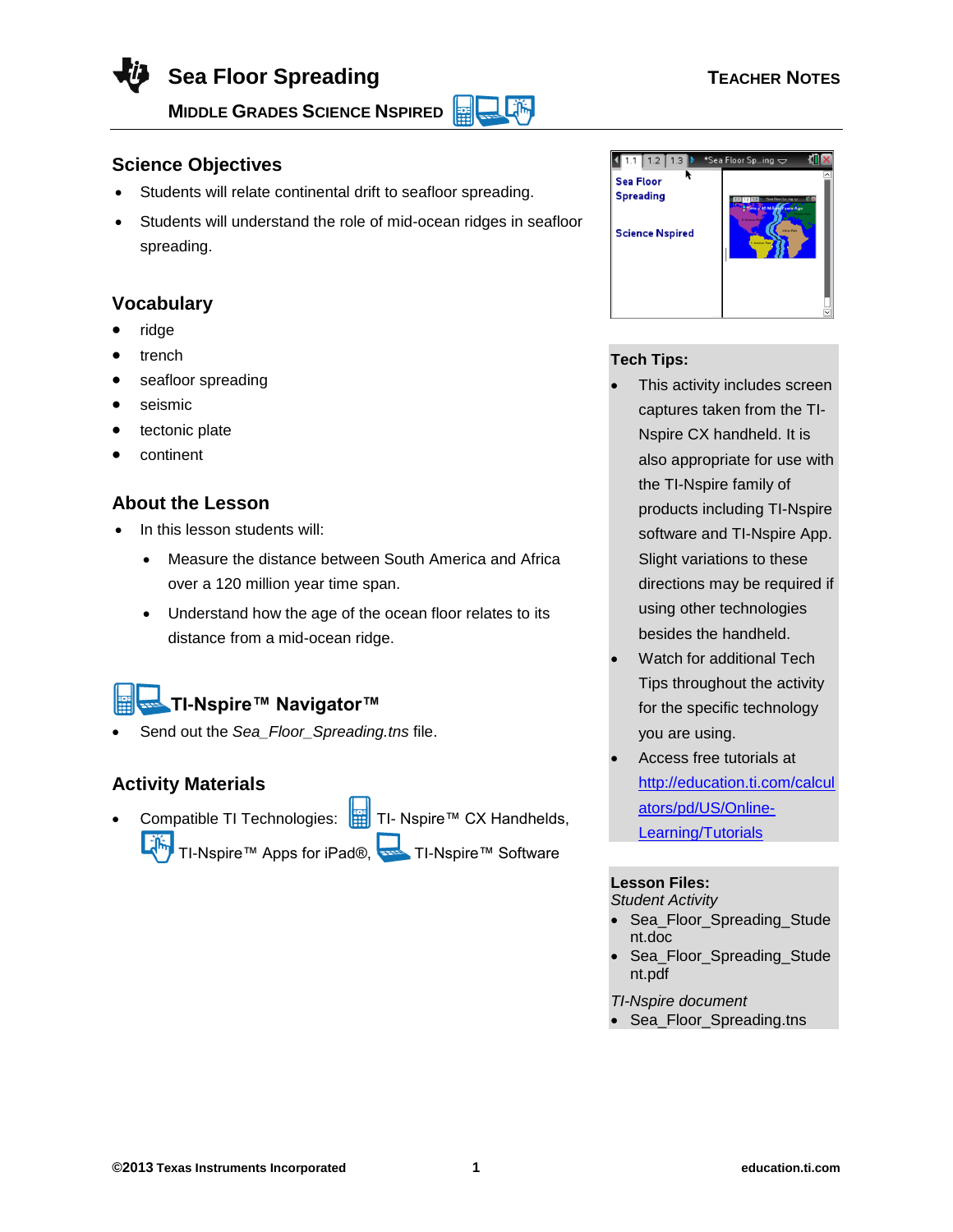

**Discussion Points and Possible Answers**

Have students read the background information on the student activity sheet or on page 1.2 of the .tns file.

#### **Move to page 1.3.**

Have students answer question 1 in the .tns file, activity sheet, or both.

Q1. Which of the following would you most expect to occur at a mid-ocean ridge?

**Answer:** A. volcanic activity

#### **Move to page 1.4**

- 1. Students should select the South American point and then select the African point in the simulation. Doing this will collect a distance measurement.
- 2. Have students select the up and down arrows ( $\blacktriangledown$  and  $\blacktriangle$ ) to advance 10 million years towards present time and repeat the distance measurement.
- 3. Students should continue to collect distance measurements



**Tech Tip:** To access the Directions again, select **Sea Floor** 

**Spreading > Directions**

every 10 million years to present day.

**Tech Tip:** To access the Directions again, select **menul** or **Document Tools ( ) > Sea Floor Spreading > Directions.**

#### **Move to pages 1.5 - 1.11**

4. Students should observe the spreadsheet on page 1.5 containing the distance measurements collected, Then, they should analyze the scatterplot on page 1.6. Students use this data to answer the following questions.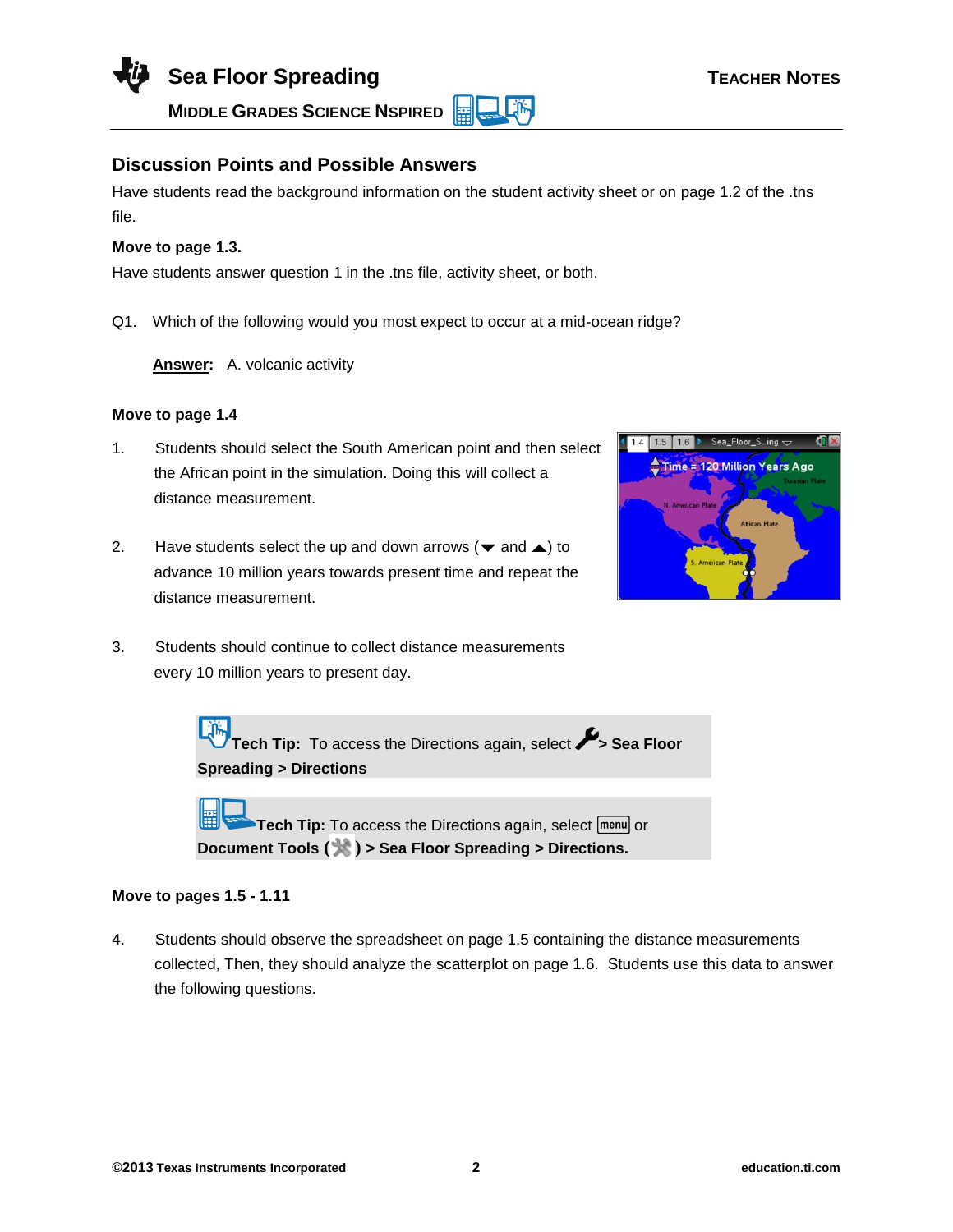Q2. According the graph, as the age of the earth increases, the distance between South American and Africa **Exercise 2.** (Remember: Present day is 0 years).

**Answer:** A. increases.

Q3. According to this simulation, each plate is moving at a rate of

**Answer:** C. 67 km every million years

**Tech Tip:** Students may need help using the calculator app that is embedded on page 1.8 for Question #3.

Q4. If you were to compare a sample of ocean crust next to a mid-ocean ridge with a sample very far from the ridge, what would you notice

**Answer:** A. The sample near the ridge is much younger.

Q5. What evidence from the graph supports the idea that new sea floor is being created?

**Sample Answer:** Student answers will vary; The age of the sea floor is youngest at the midocean ridge. The distance between the continents increased over time.

Q6. If new ocean floor is created at the Mid-Atlantic Ridge, propose an explanation for why the earth's total crust is not increasing. How could this explain why the age of Earth is 4 billion years old while the oldest region of crust is only 200 million years old?

**Sample Answer:** Student answers will vary; While new crust is created at the mid-ocean ridges, old crust is being destroyed somewhere else. The crust is continuously recycled at the trenches. If old crust is being destroyed constantly, it would explain why the oldest region of crust is only 200 million years old and not 4 billion years old.